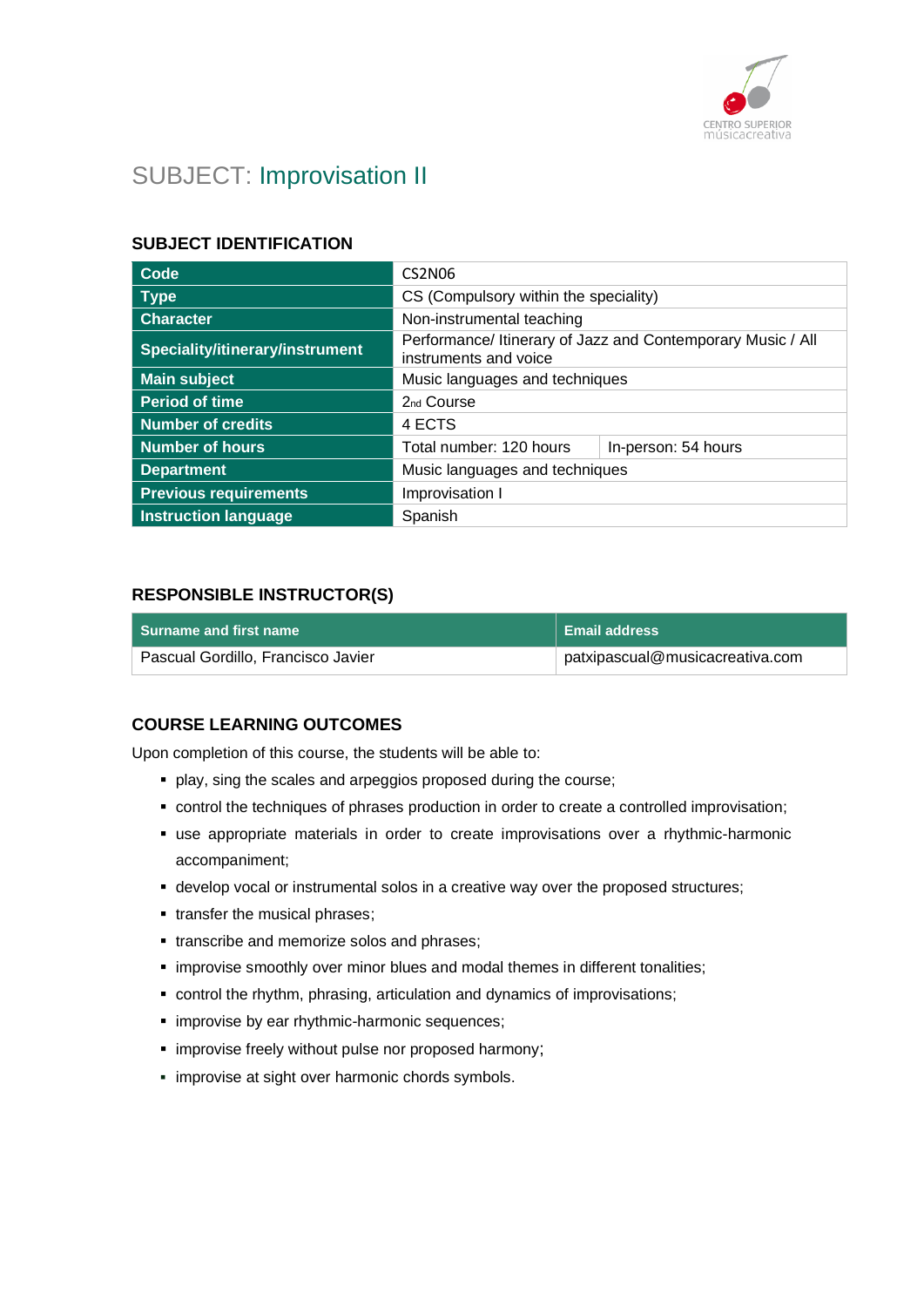

# **COURSE CONTENT**

| <b>Thematic block</b>                       | Themes / Repertoire                                                                                                          |
|---------------------------------------------|------------------------------------------------------------------------------------------------------------------------------|
|                                             | THEME 1: Pentatonic scales and major/minor blues                                                                             |
| I. Blues                                    | THEME 2: Arpeggios blues, guide tones.                                                                                       |
|                                             | THEME 3: Blues, Blues in jazz scales and resources                                                                           |
| II. Scales and chords mayor                 | THEME 4: Scales and modal chords in major tonality                                                                           |
| tonality                                    | THEME 5: Tonalization, notes diatonic and chromatic approximation.<br><b>Enclosures</b>                                      |
| III. Basic scales and chords                | THEME 6: Minor keys, minor scales, Locryan scales and mixob9b13                                                              |
| minor tonality                              | THEME 7: Establishing the minor key area, diatonic and chromatic<br>approach notes (enclosures)                              |
| <b>IV. Outlines</b>                         | THEME 9: II-, V, I outlines in mayor and minor keys, and harmonic<br>voice-leading by circle of fifths.                      |
|                                             | THEME 10: Modification of outlines through passing notes, 3579<br>and enclosures.                                            |
| V. 251 Bebop scales                         | THEME 11: Ionian scale and mixolydian bebop                                                                                  |
|                                             | THEME 12: Bebop resources                                                                                                    |
|                                             | THEME 13: Use of scales and bebop resources in blues and<br>standard themes                                                  |
| <b>VI. Digital patterns</b>                 | THEME 14: Digital patterns 1235 y 1345. Basic inversions.                                                                    |
| <b>VII. Pentatonic scales</b>               | THEME 15: Minor pentatonic scales, minor sixth chord applications                                                            |
|                                             | THEME 16: Swing and even 8th note feel. Phrasing. Use of silence<br>as a tool to improvise. Dinamics and density in soloing. |
| <b>VIII. Melodic rhythms</b><br>resources   | THEME 17: Improvisation with rhythmic fragmentation in 3                                                                     |
|                                             | THEME 18: Displacements, augmentation and diminishment.<br>Motivic improvisation                                             |
|                                             | THEME 19: Group free improvisation                                                                                           |
| IX. Free improvisation<br>resources         | THEME 20: Improvisation by ear                                                                                               |
|                                             | THEME 21: Improvisation by sight                                                                                             |
| X. Transcriptions                           | THEME 22: Memorization of solos and solo fragments in different<br>styles and over the forms worked throughout the course.   |
| XI. Improvisation analysis<br>and exercises | THEME 23: Melodic analysis of solos and transcriptions                                                                       |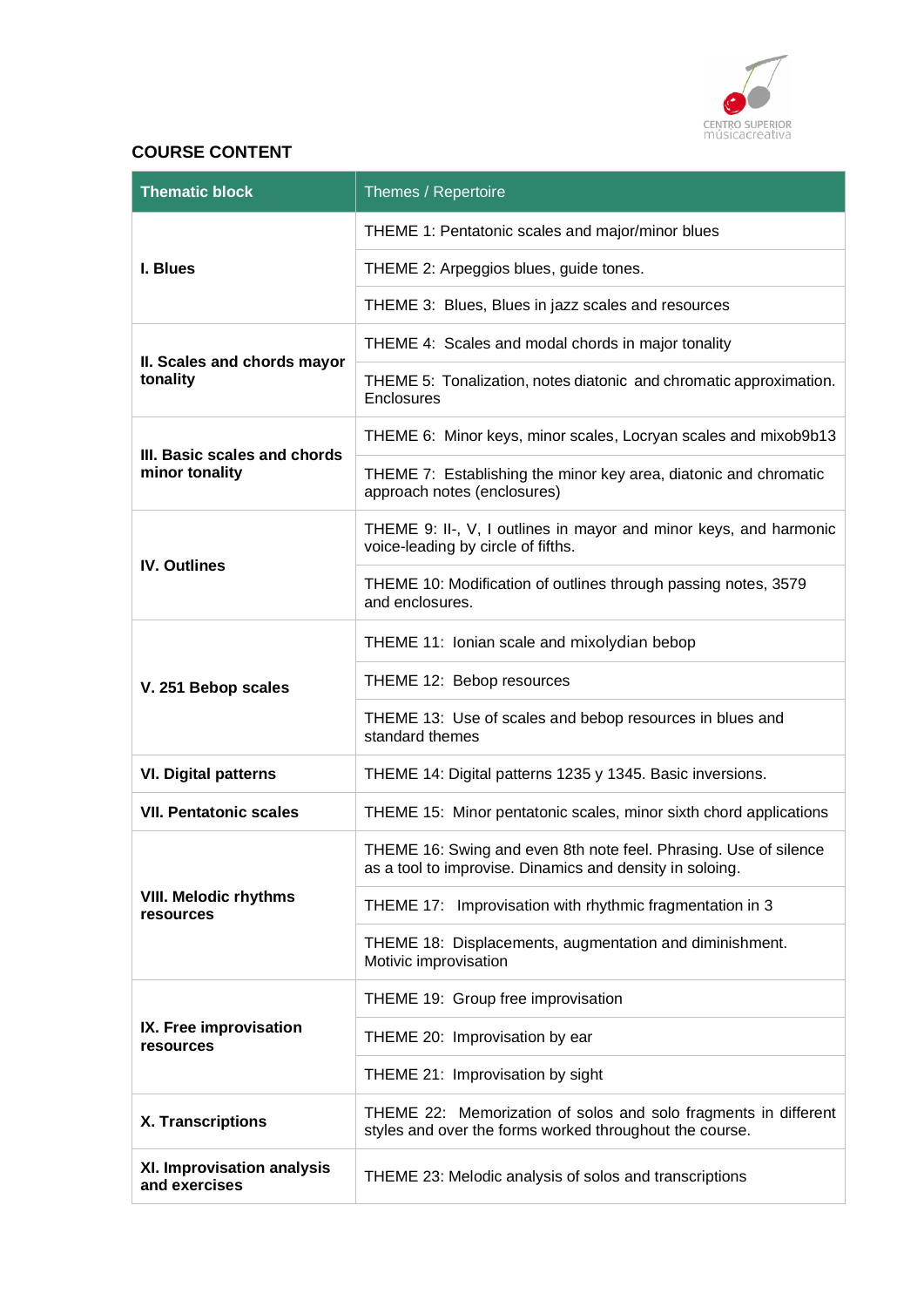

# **STUDENT´S STUDY HOURS PLANNING**

| <b>Activity type</b>                                           | <b>Total hours</b>   |
|----------------------------------------------------------------|----------------------|
| <b>Theoretic activities</b>                                    | 6 hours              |
| <b>Practice activities</b>                                     | 43 hours             |
| Other mandatory training activities (seminars, workshops etc.) | 2 hours              |
| <b>Test taking</b>                                             | 3 hours              |
| <b>Student self-study hours</b>                                | 100 hours            |
| <b>Practice preparation</b>                                    | 26 hours             |
| <b>Total student working hours</b>                             | $54+126 = 180$ hours |

# **METHODOLOGY**

| <b>Theoretical activities</b>                                                | Theoretical/conceptual explanations and analysis of different<br>examples coming from all the most relevant music styles.                                                                                            |
|------------------------------------------------------------------------------|----------------------------------------------------------------------------------------------------------------------------------------------------------------------------------------------------------------------|
| <b>Practical activities</b>                                                  | Practical application of what has been studied in class through<br>transcriptions, collective group intonation, performance with<br>instrument, sight-reading, rhythms and melodies composition and<br>improvisation |
| <b>Other training mandatory</b><br>activities (workshops,<br>seminars, etc.) | Thematic sessions with visiting professors                                                                                                                                                                           |

# **CALIFICATION CRITERIA AND TOOLS**

**Contract Contract** 

| <b>Theoretical activities</b>                                                   | <b>Participation:</b> The students must actively participate in class,<br>proving interest and/or understanding of the content covered.<br>Continuous evaluation: The students must fulfil the requested<br>assignments during the whole academic course, proving research<br>ability and practice synthesis skills concerning theoretical concepts<br>in performance.                                                                                                                                                                                                                                         |
|---------------------------------------------------------------------------------|----------------------------------------------------------------------------------------------------------------------------------------------------------------------------------------------------------------------------------------------------------------------------------------------------------------------------------------------------------------------------------------------------------------------------------------------------------------------------------------------------------------------------------------------------------------------------------------------------------------|
| <b>Practical activities</b>                                                     | Participation: The students must actively participate in class,<br>proving interest and/or understanding of the content covered.<br>Continuous evaluation: The students must fulfil the requested<br>practical assignments during the whole academic course based on<br>to team-work dynamics and also prove writing and oral skills,<br>beside performing skills.<br>Performance exams: The students must take at least two exams<br>during the academic course in order to show the practical skills<br>acquired and the practical assimilation of the course contents,<br>following the tests instructions. |
| <b>Other educational mandatory</b><br>activities (workshops,<br>seminars, etc.) | Participation: The students must actively participate in the different<br>events as considered by the instructor or by Degree<br>the<br>coordinators.                                                                                                                                                                                                                                                                                                                                                                                                                                                          |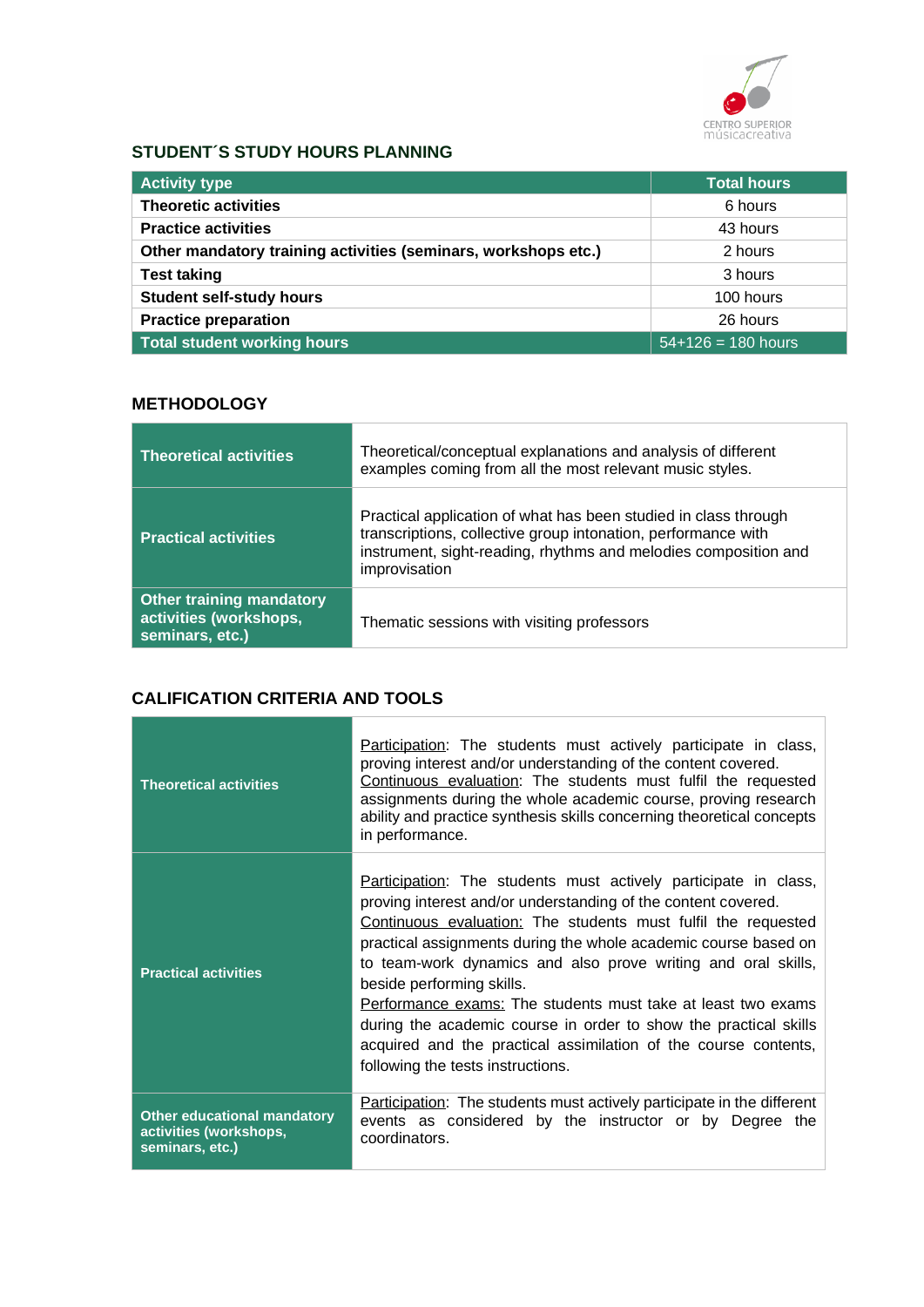

### **EVALUATION CRITERIA**

| <b>Theoretical activities</b>                                                | To develop in a reasoned way, a conceptual/theoretical framework<br>and analyse consequently examples of the most relevant music<br>styles and the personal performing techniques |  |
|------------------------------------------------------------------------------|-----------------------------------------------------------------------------------------------------------------------------------------------------------------------------------|--|
| <b>Practical activities</b>                                                  | To apply the theory studied in class through transcriptions, group<br>intonation, performance with instrument, sight-reading and<br>composition of rhythms and melodies.          |  |
| <b>Other training mandatory</b><br>activities (workshops,<br>seminars, etc.) | To attend and participate in the relevant events for their education<br>(Meet the artists sessions, invited professors sessions, concerts<br>and rehearsals)                      |  |

### **GRADE DETERMINATION SYSTEM**

#### **Grade determination system in continuous assessment**

|                       | <b>Grade percentage</b> |
|-----------------------|-------------------------|
| Participation         | 10%                     |
| Continuous assessment | <b>20%</b>              |
| Mid-term exam         | <b>20%</b>              |
| Final exam            | 50%                     |
| Total                 | 100%                    |

### **Grade determination system in cases of loss of continuous assessment right**

|            | <b>Grade percentage</b> |
|------------|-------------------------|
| Final exam | 80%                     |
| Total      | 80%                     |

#### **Grade determination system for the extraordinary assessment call**

|             | Grade percentage |
|-------------|------------------|
| Retake exam | 100%             |
| Total       | 100%             |

#### **Grade determination system for students with disabilities**

In principle, the grade determination system for students with disabilities will be carried out following the criteria set for the rest of the students, ensuring equal opportunities and conditions for all the students. However, if necessary, the instructor in charge will take into account the type of disability of the concerned student. Should the situation apply, the assessment conditions will be adapted in accordance to the limitations of the corresponding disability.

These considerations will be established once the concerned student enrols in the corresponding courses. For the official records, the student and/or the student representative will be requested to present the corresponding disability report for the official accreditation.

|                       | Grade percentage |
|-----------------------|------------------|
| Participation         | 10%              |
| Continuous evaluation | <b>20%</b>       |
| Mid-term exam         | <b>20%</b>       |
| Final exam            | 50%              |